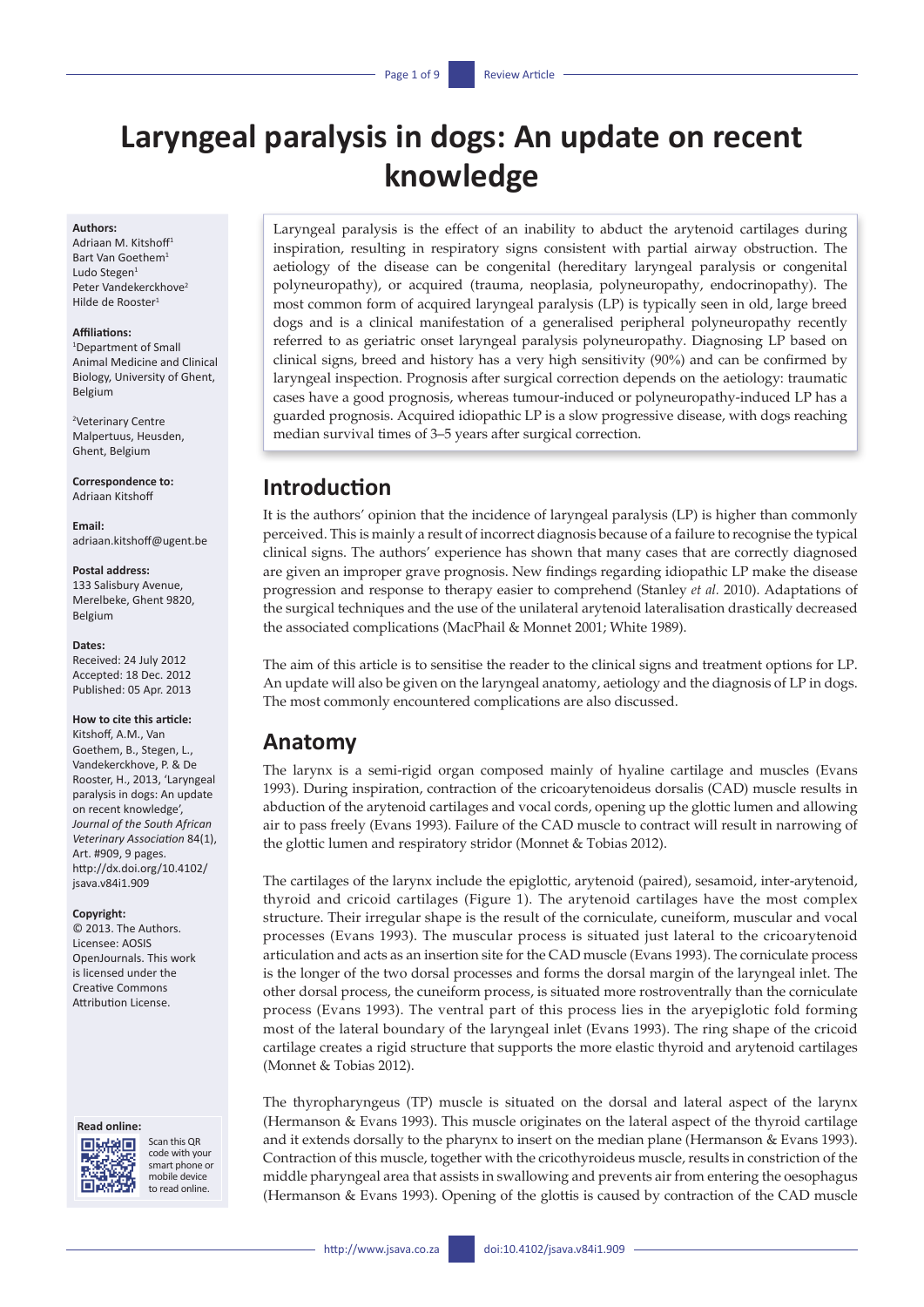(Hermanson & Evans 1993). This muscle originates from the dorsolateral surface of the cricoid cartilage and inserts on the muscular process of the arytenoid cartilage (Hermanson & Evans 1993). Contraction of the muscle results results in caudodorsal displacement of the arytenoid cartilage (abduction).

All the intrinsic muscles of the larynx, except the cricothyroideus muscle, are innervated by the caudal laryngeal nerve (terminal portion of the recurrent laryngeal nerve) (Hermanson & Evans 1993). The left recurrent laryngeal nerve (RLN) arches around the aorta and ascends on the left side of the trachea, whereas the right RLN arches around the right subclavian artery and ascends on the right side of the trachea (Evans & Kitchell 1993). As the recurrent laryngeal nerves ascend, they give rise to the paralaryngeal recurrent nerves that run parallel to the RLN (Evans & Kitchell 1993). The paralaryngeal recurrent nerves supply sensory innervation to the oesophagus and the trachea (Evans & Kitchell 1993).

### **Aetiologies and classification**

Laryngeal paralysis can be congenital or acquired and, depending on the aetiology, it occurs unilaterally or bilaterally (Monnet & Tobias 2012; Stanley *et al.* 2010). A hereditary form of LP has been described in Siberian huskies and bouviers des Flandres (O'Brien & Hendriks 1986; Venker-van Haagen 1982). A loss of motor neurons in the nucleus ambiguus as a result of an autosomal dominant trait, with secondary Wallerian degeneration of the recurrent laryngeal nerves, has been identified in the bouvier des Flandres (Parnell 2010). This disease results in either unilateral or bilateral paralysis and, generally, presents in dogs less than 12 months of age (Burbidge 1995; O'Brien & Hendriks 1986; Ridyard *et al.* 2000; Venker-van Haagen 1982).

Congenital LP polyneuropathy has been reported in Rottweilers, bouviers des Flandres, bull terriers, Dalmatians, German shepherd dogs, Afghan hounds, cocker spaniels, dachshunds, miniature pinchers and Siberian huskies (Bennnett & Clarke 1997; Braund 1994; Braund *et al.* 1994; Braund *et al.* 1989; Eger *et al.* 1998; Harvey & O'Brien 1982; Mahony *et al.* 1998; O'Brien & Hendriks 1986; Ridyard *et al.* 2000; Venker-van Haagen 1982). Clinical signs indicating the presence of a polyneuropathy can also be present. These clinical signs include hyporeflexia (all four limbs), decreased postural reactions, hypotonia and appendicular muscle atrophy (Braund 1994; Braund *et al.* 1994; Davies & Irwin 2003; Gabriel *et al.* 2006; Mahony *et al.* 1998; Ridyard *et al.* 2000). In young Dalmatians and Rottweilers, axonal degeneration together with loss of myelinated nerve fibres of the RLN and paralaryngeal recurrent nerves are observed (Braund *et al.* 1994; Braund *et al.* 1989; Mahony *et al.* 1998). Phenotypic characteristics, such as white coat, freckles and blue eyes, have been linked to LP in Siberian huskies and German shepherd dogs (O'Brien & Hendriks 1986; Polizopoulou *et al.* 2003; Ridyard *et al.* 2000).

Acquired LP can be caused by trauma to the RLN or vagus nerves in the cervical or thoracic region (e.g. bite wounds, surgical trauma, mediastinal tumour) (Monnet & Tobias 2012). Diseases such as neuropathies, caudal brainstem disease, endocrine diseases (hypothyroidism and hypoadrenocorticism), myasthenia gravis, paraneoplastoc syndromes, idiopathic myositis, systemic lupus erythematosus and organophosphate toxicity can also result in LP (Burbidge 1995; Dewey *et al.* 1997; Kvitko-White *et al*. 2012; MacPhail & Monnet 2001; Michael 2002; Monnet & Tobias 2012; White 1989). The term geriatric onset laryngeal paralysis polyneuropathy (GOLPP) has recently been used to described the commonly encountered syndrome of acquired idiopathic laryngeal paralysis (AILP) (Monnet & Tobias 2012; Parnell 2010; Stanley *et al.* 2010). Strong evidence exists that this form is a prominent clinical sign of a generalised peripheral polyneuropathy (Jeffery *et al.* 2006; Stanley *et al.* 2010). It commonly occurs in breeds such as Labrador retrievers, Rottweilers, Afghan hounds, Irish setters, golden retrievers, Saint Bernards, Irish setters and standard poodles (Gaber, Amis & Le Couteur 1985; Monnet & Tobias 2012).



*Source*: Photographs by M. Doom

Evident in these views are the, (1) stylohyoid, (2) epihyoid, (3) ceratohyoid, (4) basihyoid (5) thyrohyoid, (6) epiglottis, (7a) corniculate process of the arytenoid cartilage, (7b) cuneiform process of<br>the arytenoid cart

**FIGURE 1:** Embalmed cadaver specimen of a canine larynx, depicted as, (a) rostrodorsal view with the muscles removed, (b) lateral view after removal of the muscles and (c) rostrodorsal view with the dorsal aspect of the oesophagus removed.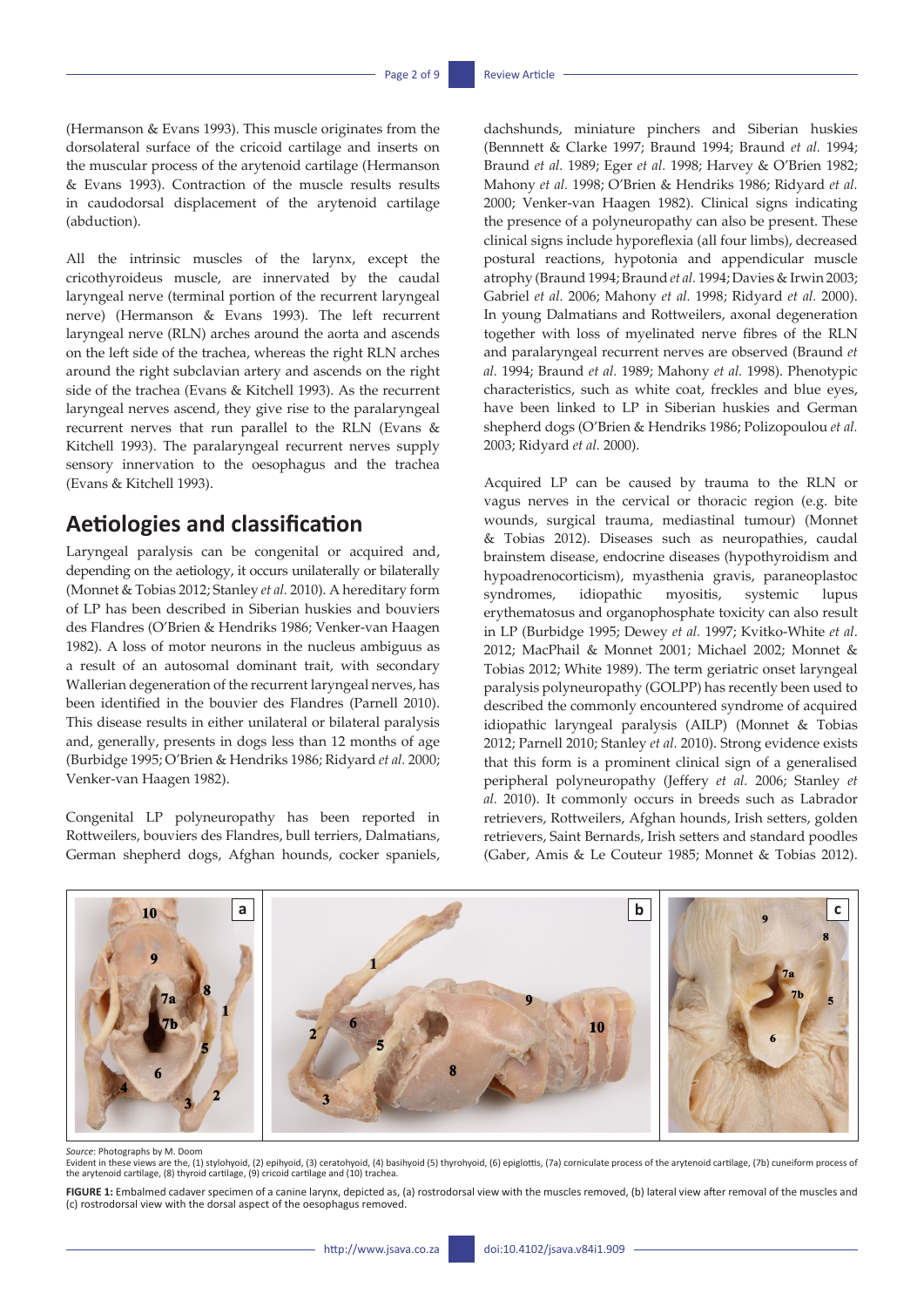In contrast to the congenital form, AILP is typically seen in middle-aged to older large breed dogs (Burbidge 1995; Parnell 2010). Male dogs are presented about twice as often as females (Burbidge, Goulden & Jones 1991; MacPhail & Monnet 2001; White 1989).

# **Clinical signs**

Dogs with unilateral LP (mostly left-sided) will only display clinical signs during strenuous activities (i.e. working dogs) (Monnet & Tobias 2012). Failure to abduct the arytenoid cartilages during inspiration results in increased resistance to airflow and turbulence through the rima glottidis leads to the typical inspiratory stridor (Stanley *et al.* 2010; Venker-van Haagen 1982). Dysphonia is caused by the inability to tense the vocal cords, which results in the dog's voice changing to a weak, hoarse bark (Parnell 2010). Partial obstruction of the upper airways by the paralysed arytenoids leads to exercise intolerance (Burbidge 1995; Parnell 2010).

Respiratory distress (which can lead to cyanosis) can easily be exacerbated by excitement, exercise, elevated environmental temperatures, pulmonary oedema or the presence of bronchopneumonia (Millard & Tobias 2009; Monnet & Tobias 2012; Parnell 2010). The functional airway obstruction can also be worsened by secondary laryngeal oedema and inflammation (Harvey & O'Brien 1982; Millard & Tobias 2009). Overweight dogs with LP present with more severe clinical signs than normally conditioned animals (Broome, Burbidge & Pfeiffer 2000).

Advanced diagnostics can reveal the presence of concurrent bronchopneumonia, megaoesophagus, hiatal hernia or gastro-oesophageal reflux (Burnie, Simpson & Corcoran 1989; Stanley *et al.* 2010). These can lead to excessive coughing, gagging and regurgitation in affected patients. In one study, oesophageal motility was decreased in all 32 dogs with AILP (Stanley *et al.* 2010). This was a result of a peripheral neuropathy and was more pronounced if a liquid diet was fed (Stanley *et al.* 2010). A decrease in oesophageal motility can be clinically silent (Stanley *et al.* 2010). Dysphagia can be a symptom of peripheral polyneuropathy and can sometimes be seen in patients with LP (Monnet & Tobias 2012). Congenital LP in dogs is usually the result of a polyneuropathy complex and presents in dogs less than 12 months of age (Monnet & Tobias 2012). This form of the disease is characterised by signs of LP together with lenticular cataracts and neurological signs such as tetraparesis (worse in the pelvic limbs), hyporeflexia in all four limbs, decreased postural reactions, hypotonia and appendicular muscle atrophy (Braund 1994; Braund *et al.* 1994; Davies & Irwin 2003; Gabriel *et al.* 2006; Mahony *et al.* 1998; Ridyard *et al.* 2000). Concurrent diseases, such as megaoesophagus and aspiration pneumonia, can also be present or can develop during the course of the disease (Braund 1994; Braund *et al.* 1994; Mahony *et al.* 1998; Ridyard *et al.* 2000).

In 15 dogs with AILP that underwent a full physical neurological examination in one study, all showed

neurological abnormalities in addition to respiratory-related problems (Jeffery *et al.* 2006). These abnormalities included decreased postural reactions, deficits in spinal reflexes and deficits in cranial nerve function (Jeffery *et al.* 2006). Clinical signs related to the generalised polyneuropathy can be subtle and care should be taken as they can be overlooked when dealing with a dyspnoeic dog (Jeffery *et al.* 2006). Neurological dysfunction (ataxia) of the hindlimbs in these older dogs is often misinterpreted as weakness or as an orthopaedic condition (Jeffery *et al.* 2006). This generalised polyneuropathy is a slowly progressive degenerative condition that affects peripheral nerves (Stanley *et al.* 2010). Obvious clinical signs of general polyneuropathy and dysphagia can take months to years to develop (Jeffery *et al.* 2006; Stanley *et al.* 2010).

### **Diagnosis**

Laryngeal paralysis should be suspected in every patient displaying inspiratory stridor, hoarse voice changes and exercise intolerance. The inspiratory dyspnoea does not resolve with open mouth breathing and will worsen with mild lateral compression over the larynx (Monnet & Tobias 2012).

Clinical signs and signalment are integral parts when diagnosing LP. Bouviers des Flandres and Siberian huskies less than 12 months of age with only respiratory problems are suspected to suffer from hereditary LP (O'Brien & Hendriks 1986; Venker-van Haagen 1982). Middle-aged dogs with respiratory problems consistent with LP combined with neurological dysfunction are suspected of having congenital LP, which is mostly the result of a peripheral polyneuropathy (Monnet & Tobias 2012). Older dogs with exercise intolerance, inspiratory stridor and dysphonia are suspected of AILP. The signalment, together with the history, has a specificity of 91.6% and a sensitivity of 98.5% in all dogs with grade 3 and 4 laryngeal paralysis (Broome *et al.* 2000).

Laryngeal inspection is essential in order to rule out other causes of laryngeal stridor (e.g. laryngeal tumour) and confirm the suspected diagnosis of LP (Broome *et al*. 2000). Direct visualisation of the larynx can be achieved via transnasal or peroral laryngoscopy. As the latter has a 95% interobserver agreement, it is considered the gold standard of diagnosis (Broome *et al*. 2000; Radlinsky *et al*. 2009; Smith 2000). Transnasal laryngoscopy has the advantage that it can be performed in large breed dogs using only sedation and local anaesthesia (Radlinsky*,* Mason & Hodgson 2004).

Prior to laryngeal examination, an intravenous catheter is placed and the dog is preoxygenated for at least 3–5 min (Millard & Tobias 2009; Smith 2000). The dog is placed in sternal recumbency and the head is held in a normal anatomic position (Gross *et al*. 2002; Jackson *et al*. 2004; Smith 2000). To prevent a false positive diagnosis, only a light plane of anaesthesia is maintained (Gross *et al*. 2002; Jackson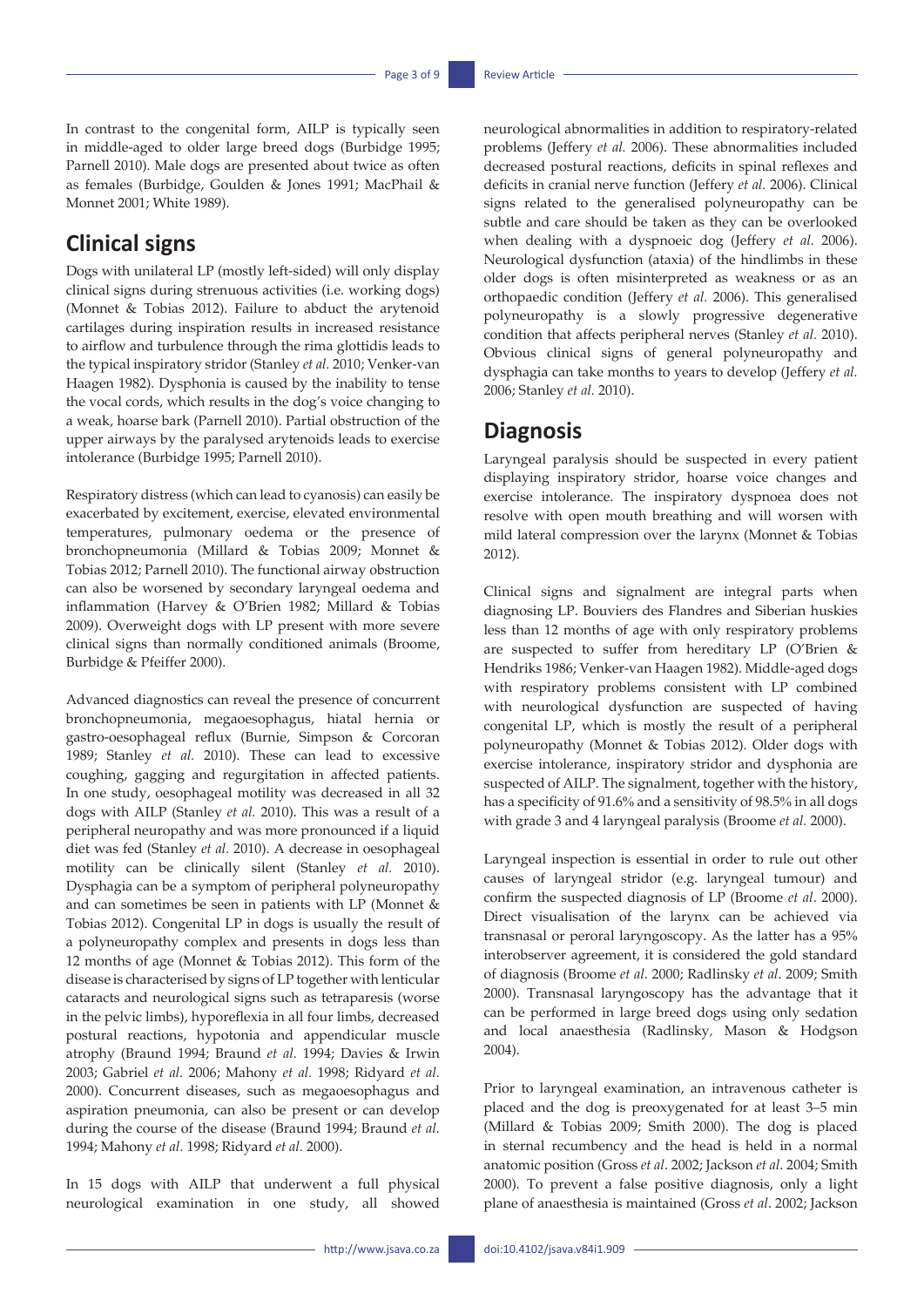*et al*. 2004; Monnet & Tobias 2012; Smith 2000). The aim is to achieve relaxation of the jaw muscles without affecting the laryngeal reflexes or depressing respiratory movements (Burbidge 1995). Anaesthetic protocols such as diazepam– ketamine combination are avoided because they result in suboptimal laryngeal exposure during laryngoscopy as a result of poor muscle relaxation (Gross *et al*. 2002). When drug combinations of acepromazine–propofol, acepromazine– thiopental or diazepam–ketamine were used, half of the normal dogs in one study failed to show arytenoid abduction during inspiration (false positive diagnosis) (Jackson *et al.* 2004). The same study concluded that intravenous thiopental as a sole drug was best for maintaining laryngeal function (Jackson *et al.* 2004). Although respiratory depression results when using thiopental as induction agent, a very light plane of anaesthesia results in tachypnea, which is ideal to evaluate the larynx (Turner & Ilkiw 1990). Patients suspected of LP should be examined until they almost reach a plane of consciousness (Burbidge 1995). When laryngeal inspection is not conclusive, doxapram HCl (1.1 mg/kg), which induces deep inspiratory movements, can be useful to differentiate normal dogs from dogs with LP (Tobias, Jackson & Harvey 2004). The increased velocity of airflow, however, will result in an increase in the negative airway pressure, which results in paradoxical arytenoid movement that can lead to complete laryngeal obstruction (Tobias *et al*. 2004).

Laryngeal inspection involves the evaluation of the arytenoid cartilages for active abduction during inspiration and passive adduction during expiration (Monnet & Tobias 2012). Immobile arytenoids and vocal cords in an appropriately anesthetised dog indicate bilateral LP, whereas asymmetrical motion of the arytenoids is indicative of unilateral disease (Monnet & Tobias 2012). To avoid false negative diagnoses of LP in patients with paradoxical movement of the arytenoids, it is helpful if an assistant indicates the inspiration phase to the clinician who is performing the laryngeal inspection. Paradoxical movement in LP patients occurs when the increased negative airway pressure during inspiration results in adduction of the arytenoids and, subsequently, the positive pressure during expiration results in passive return of the arytenoids to their resting position (Burbidge 1995). This is encountered in up to 45% of dogs with LP (Olivieri, Voghera & Fossum 2009). Excessive negative pressure can lead to secondary elongation of the soft palate and eversion of the laryngeal saccules (Millard & Tobias 2009). The constant rubbing of the arytenoid cartilages against each other can result in mucosal ulcerations and oedema at the level of the corniculate processes (Monnet & Tobias 2012).

Other diagnostic methods, such as sound signature identification, tidal breathing flow-volume loops, electromyography, blood gas analysis and plethysomography, can assist in confirming the diagnosis of LP (Amis & Kurpershoek 1986; Bedenice *et al*. 2006; Burbidge 1995; Yeon *et al*. 2005). Echolaryngography has been studied but proved less sensitive for diagnosing LP than direct visualisation (Radlinsky *et al*. 2009; Rudorf, Barr & Lane 2001).

Thoracic radiographs should be taken in all dogs suspected of LP in order to assist in the diagnosis of underlying diseases, such as cervical and cranial mediastinal masses, and to identify other pathologies such as megaoesophagus, aspiration pneumonia and noncardiogenic lung oedema (Monnet & Tobias 2012). In dogs suspected of a megaoesophagus, positive contrast oesophograms could confirm the diagnosis; although, this is not performed routinely because of the increased risk of aspiration (Millard & Tobias 2009). In patients with confirmed laryngeal paralysis, 7% – 14% are subsequently diagnosed with hypothyroidism (Asulp *et al.* 1997; Dixon, Reid & Mooney 1999; Jaggy *et al.* 1994; White 1989; Zikes & McCarthy 2012). In dogs showing clinical signs of weakness, megaoesophagus, other peripheral or central neurological signs, exercise intolerance, dermatological abnormalities (hyperpigmentation, alopecia, poor coat quality and pyoderma), lethargy or obesity, free thyroxine and thyroid-stimulating hormone should be tested (Jaggy *et al.* 1994; Jeffery *et al.* 2006).

Myasthenia gravis is infrequently associated with LP (Jeffery *et al.* 2006). In dogs with LP presenting with clinical signs of regurgitation (megaoesophagus), dysphagia, multiple cranial nerve abnormalities, generalised or focal neuromuscular weakness or exercise intolerances, acetylcholine receptor antibody titres need to be measured to rule in or out myasthenia gravis (Shelton 2002). Acquired myasthenia gravis can be associated with hypothyroidism or hypoadrenocorticism, or present as paraneoplastic syndrome associated with thymomas, osteogenic sarcoma, cholangiocellular carcinoma and cutaneous lymphoma (Shelton 2002). An attempt should be made to rule out these primary conditions when a diagnosis of myasthenia gravis has been made.

## **Medical treatment of respiratory distress**

Patients with LP can present in acute respiratory distress, resulting in cyanosis and hyperthermia (Burbidge 1995). Emergency treatment is essential and consists of oxygen supplementation, administration of a sedative and cooling of the patient (Burbidge 1995; Millard & Tobias 2009). The route of oxygen supplementation depends on what is tolerated by the patient and can include an oxygen cage, flow-by oxygen, an oxygen hood, a facemask or a nasal cannula (Mazzaferro 2009). If cyanosis, dyspnoea and hypoxia (SPO $_2$  < 95%) persist despite oxygen supplementation, a temporary tracheostomy or temporary intubation under light anaesthesia should be considered until laryngeal swelling decreases or surgical correction can be performed (Millard & Tobias 2009). Temporary intubation is selected if the time of intubation is expected to be just a couple of hours, whereas tracheostomy tubes are used for longer-term management (Millard & Tobias 2009). Fluids are administered with caution as pulmonary oedema can develop in animals with severe upper respiratory tract obstruction (Monnet & Tobias 2012). Sedation using acepromazine (0.005 mg/kg – 0.020 mg/kg)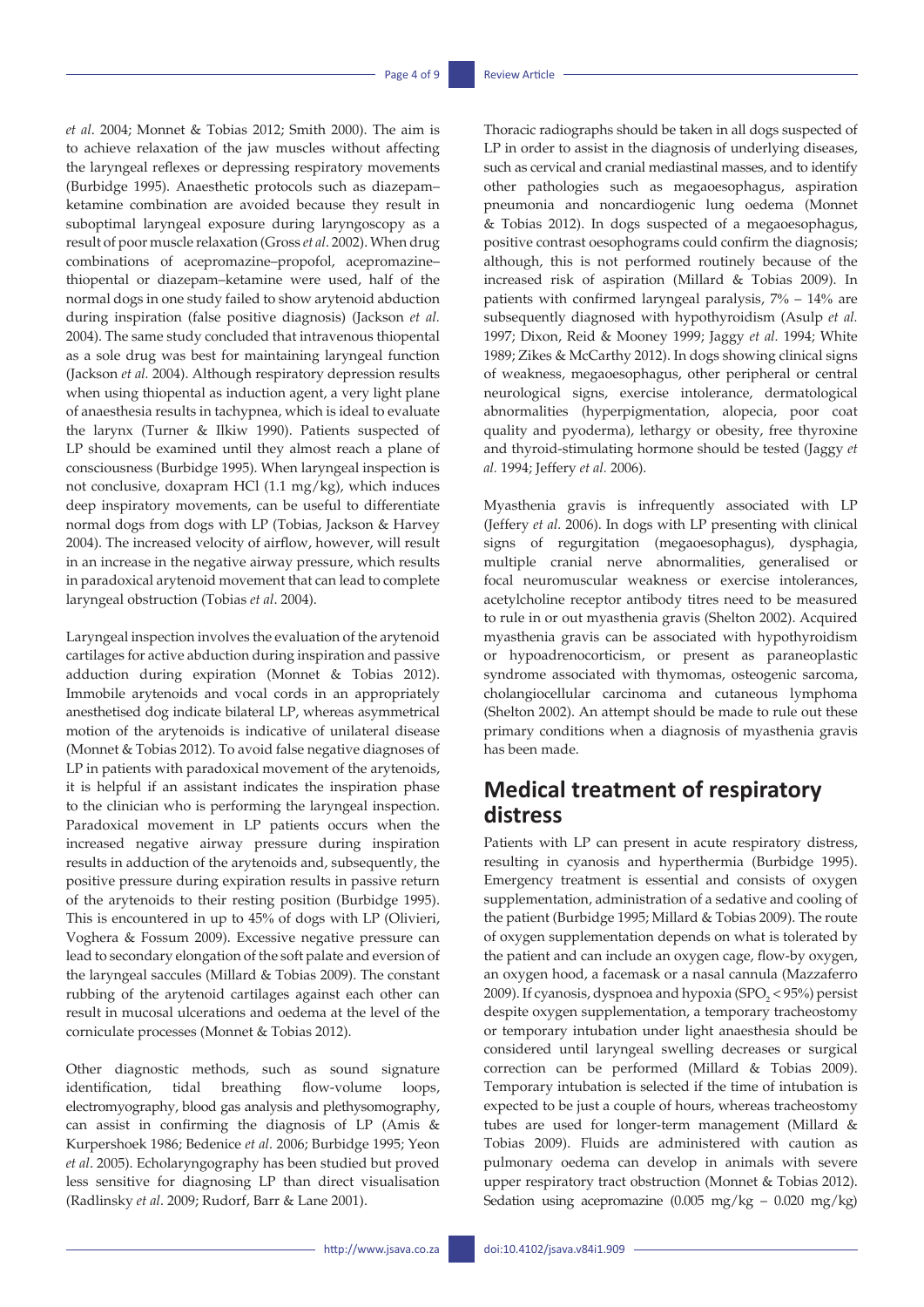and butorphanol (0.200 mg/kg – 0.400 mg/kg) has been recommended (Millard & Tobias 2009). Additionally, short-acting corticosteroids, such as dexamethasone  $(0.100$  mg/kg $-0.500$  mg/kg $)$  or prednisolones odium succinate  $(0.200 \text{ mg/kg} - 0.400 \text{ mg/kg})$ , can be administered in the case of laryngeal oedema (Millard & Tobias 2009). Hyperthermia should be differentiated from true pyrexia that can occur as a result of aspiration pneumonia. Temperatures lower than 41.0 °C are not life threatening unless prolonged and therapy to cool patients should only be instituted if temperatures are elevated above this level (Mazzaferro 2009; Millard & Tobias 2009). Cooling can be achieved by clipping the fur, by wetting the animal, by applying ice packs over well-vascularised regions (neck, axilla and inguinal region), by fanning the wetted patient or by the rectal administration of cool isotonic fluids (Mazzaferro 2009). Continuous monitoring of the temperature is important and cooling procedures should be discontinued as soon as the body temperature reaches 39.4 °C to prevent iatrogenic hypothermia (Mazzaferro 2009).

Conservative management of LP can be considered in older patients with minimal to moderate clinical signs. This involves anti-inflammatory drugs to decrease laryngeal swelling and a weight loss programme for overweight patients (MacPhail & Monnet 2008). The owners should also be educated on the changes in the patient's routine and environment. A cool area should be prepared for the patient, especially in the warmer months of the year. Patients should not be allowed to perform strenuous exercise. Short walks using a harness can be permitted during the cooler periods of the day.

## **Surgical treatment by cricoarytenoid cartilage lateralisation**

Surgical management is advised in all LP patients with severe clinical signs (MacPhail & Monnet 2008; Monnet & Tobias 2012). The aim of surgery is to increase the size of the rima glottidis (LaHue 1989; Millard & Tobias 2009; Monnet & Tobias 2012). As resistance of airflow is inversely proportional to the radius to the power of four, according to Poiseuille's law, even a small increase in size will make a substantial difference (Monnet & Tobias 2012).

Many surgical techniques have been developed and successfully applied. They can be classified as intralaryngeal or extra-laryngeal procedures (Figures 2 and 3). Cricoarytenoid cartilage lateralisation is currently considered the procedure of choice (Monnet & Tobias 2012). The objective of this procedure is to prevent passive adduction of the arytenoid cartilage during inspiration by fixing it to a neutral to slightly lateralised position (low tension technique) (Bureau & Monnet 2002). This modification still allows adequate epiglottic coverage of the rima glottidis during swallowing and is believed to reduce aspirationrelated complications (Bureau & Monnet 2002).

Unilateral cricoarytenoid lateralisation (UCAL) is performed via a lateral approach (LaHue 1989; Monnet & Tobias

2012). Dogs with unilateral LP are corrected depending on the affected side, whilst dogs with bilateral LP have the lateralisation procedure on the left side if the surgeon is righthanded (MacPhail & Monnet 2001; Monnet & Tobias 2012). Unilateral correction is sufficient to relieve clinical signs in most bilaterally affected dogs (Monnet & Tobias 2012).

Placing a sandbag under the neck elevates the laryngeal region and the skin incision is made over the larynx, just ventral to the jugular vein (Monnet & Tobias 2012). A combination of blunt and sharp dissection through the subcutaneous muscles (platysma and superficial sphincter colli muscles) and subcutaneous tissue exposes the TP muscle. This is then incised at the dorsocaudal rim of the lamina of the thyroid cartilage, avoiding penetration of the laryngeal mucosa. Alternatively, the TP muscle can be split along the direction of its muscle fibres (Nelissen & White 2011). Cricothyroid disarticulation may be performed in the adult dog when additional exposure is required. As an alternative, a stay suture can be placed through the lamina of the thyroid cartilage to achieve atraumatic lateral retraction. The muscular process of the arytenoid cartilage is usually prominent and easily palpable because of the neurogenic atrophy of the CAD muscle (Griffin & Krahwinkel 2005). A transverse incision is made through the CAD muscle and dissection is continued carefully until the cricoarytenoid articulation is visible (Monnet & Tobias 2012). The cranial



**FIGURE 2:** Schematic diagram indicating the different intra-laryngeal surgical procedures in dogs with laryngeal paralysis.



**FIGURE 3:** Schematic diagram indicating the different extra-laryngeal surgical procedures in dogs with laryngeal paralysis.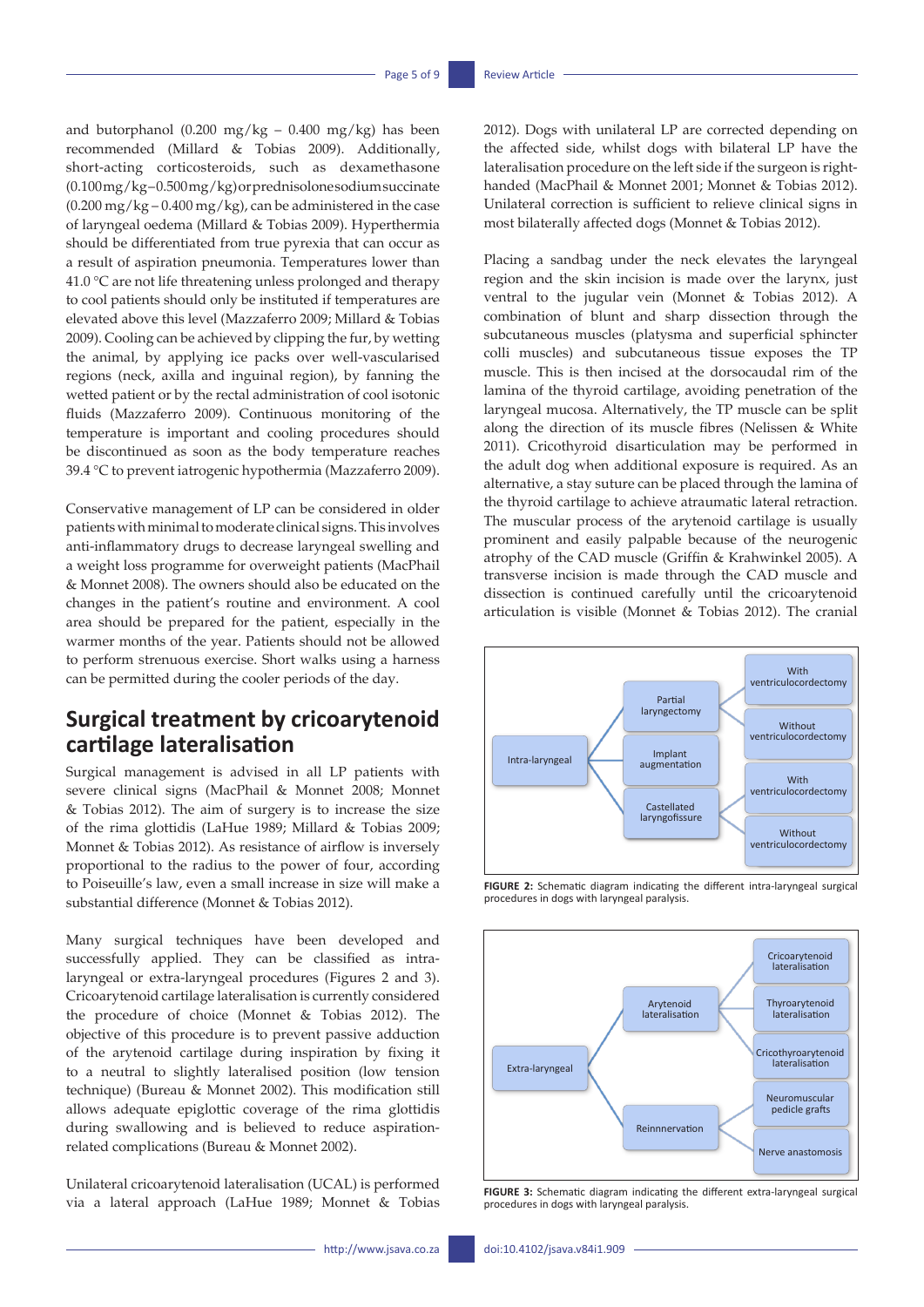part of the joint capsule is left intact during dissection of the cricoarytenoid joint (Bureau & Monnet 2002). A nonabsorbable monofilament suture (e.g. polypropylene) on a tapercut needle is recommended for fixing the arytenoid. Depending on the size of the dog, USP 2/0 (< 40 kg) or USP 0 (> 40 kg) is used (Demetriou & Kirby 2003). The suture is anchored dorsally on the caudal border of the cricoid cartilage, taking care not to penetrate the laryngeal lumen. It is recommended that extubation be attempted after performing this step as inadvertent suturing of the endotracheal tube can occur (Weinstein & Weisman 2010). The needle is then passed through the muscular process of the arytenoid in a medial-to-lateral direction (Monnet & Tobias 2012). Older dogs can have brittle laryngeal cartilages that can tear during suture placement (Monnet & Tobias 2012). For this reason, needle selection is very important to decrease the risk of tearing or even fracturing of the cartilage once the suture is tightened. Some authors advise pre-drilling a small hole in the arytenoid cartilage using an 18-gauge hypodermic needle before needle placement (Monnet & Tobias 2012).

The suture is carefully tied until resistance from the tensed remaining part of the joint capsule is felt (Bureau & Monnet 2002). Alternatively, the suture can be tied under direct visual endoscopic control after temporary extubation (Weinstein & Weisman 2010). Adequate abduction is defined as any degree of abduction resulting in an increase in the glottic diameter without axial displacement of the dependant (non-surgically treated) side (Weinstein & Weisman 2010) (Figure 4). Meticulous apposition of the TP muscle, using a continuous suture pattern with monofilament absorbable suture material is essential to decrease the chance for postoperative dysphagia (Nelissen & White 2011). The subcutaneous tissues are closed in two layers and the skin is closed routinely.

Postoperative complications occur in 10% – 58% of dogs (Gaber *et al.* 1985; Hammel, Hottinger & Novo 2006; MacPhail & Monnet 2001; Snelling & Edwards 2003). These include gagging or coughing, aspiration pneumonia, recurrence of clinical signs (caused by implant failure or cartilage tearing), residual stridor, respiratory distress, gastric dilatation volvulus, seroma or haematoma formation, and death (Millard & Tobias 2009; Monnet & Tobias 2012). It should be kept in mind that dogs carry a lifelong risk for the development of respiratory tract complications postoperatively (MacPhail & Monnet 2001). Aspiration pneumonia is the most frequently noted complication, occurring in about 8% – 24% of dogs postoperatively (Demetriou & Kirby 2003; Hammel *et al*. 2006; MacPhail & Monnet 2001; Snelling & Edwards 2003; White 1989). Low-tension techniques are believed to decrease the incidence of postoperative aspiration pneumonia (Bureau & Monnet 2002).

About 5% of patients require a contralateral procedure because of arytenoid fragmentation, avulsion of the lateralisation suture or inadequate lateralisation (White 1989). Recurrence of clinical signs postoperatively is seen more commonly in small breed dogs (Snelling & Edwards 2003). Complications during the postoperative period can be minimised by sound knowledge of the anatomy, meticulous tissue handling and avoidance of laryngeal lumen penetration (Monnet & Tobias 2012). Factors that negatively influence the surgical outcome include age, concurrent respiratory tract abnormalities, oesophageal disease, neurological disease or neoplastic disease and the placement of a temporary tracheostomy tube (MacPhail & Monnet 2001). Unilateral cricoarytenoid lateralisation has a good clinical outcome, with 88% – 90% of dogs showing an improved quality of life in the postoperative period (Hammel *et al*. 2006; Snelling & Edwards 2003). Variations of this technique exist in which the arytenoid is also fixed to the thyroid (cricothyroarytenoid lateralisation) or solely to the thyroid (thyroarytenoid lateralisation) (Monnet & Tobias 2012). The latter technique results in a less extensive (but satisfactory) opening of the rima glottidis when compared to cricoarytenoid lateralisation and takes less time to perform (Griffiths, Sullivan & Reid 2001). The clinical outcomes of UCAL and thyroarytenoid lateralisation compare well (Griffiths *et al*. 2001).

#### **Other surgical techniques**

Permanent tracheostomy creates a bypass of the larynx (Monnet & Tobias 2012). It is considered in patients that are



*Source*: Photographs by B. Van Goethem

**FIGURE 4:** Laryngeal inspection in a 10-year-old Maltese dog with laryngeal paralysis, depicting, (a) preoperative appearance and (b) left arytenoid abduction after unilateral arytenoid lateralisation.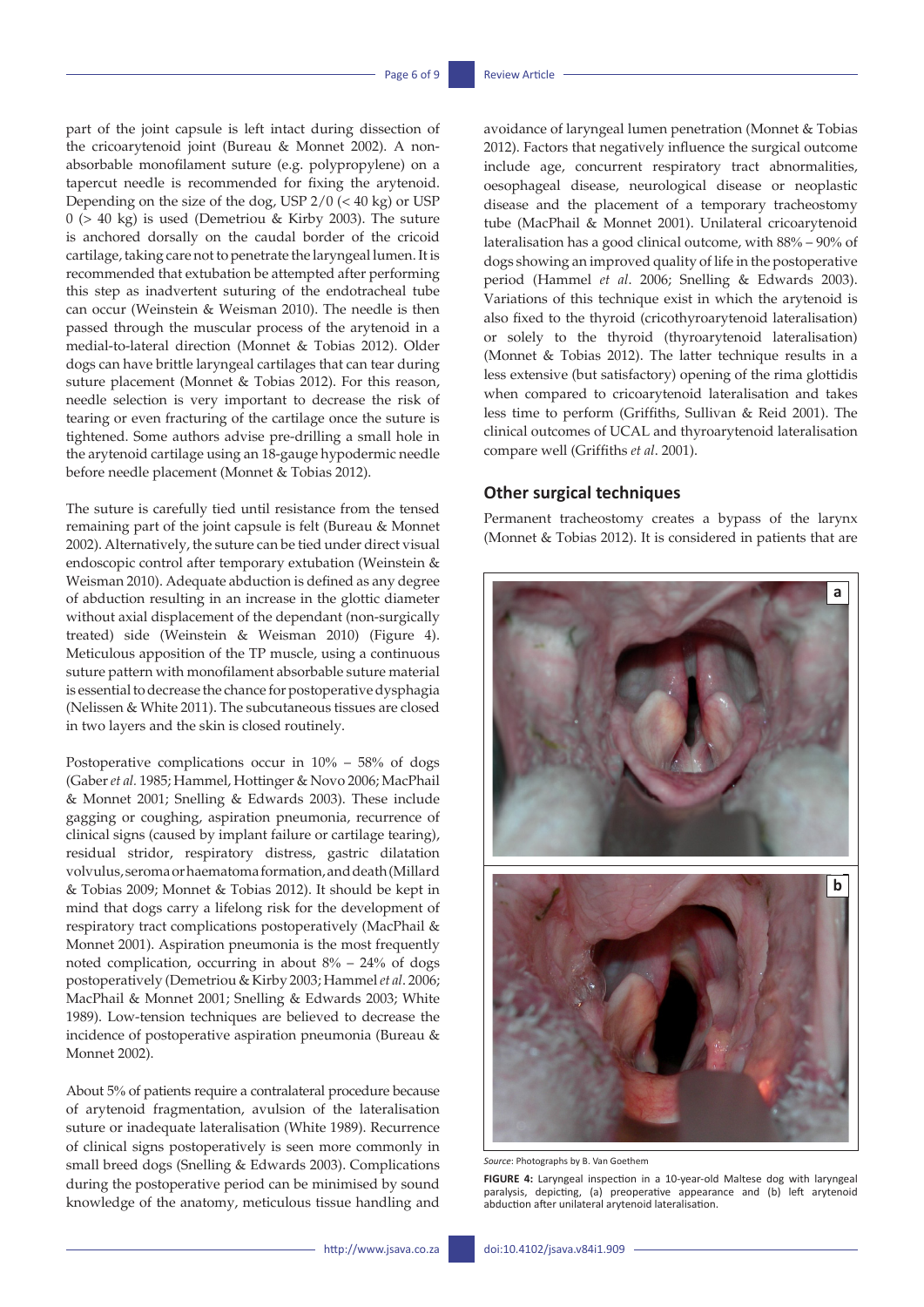at risk for postoperative aspiration pneumonia. This includes patients with generalised myopathy, megaoesophagus, hiatal hernia and gastrointestinal disorders (Monnet & Tobias 2012).

Partial laryngectomy (Figure 5) is an older technique involving removal of the vocal cords and a substantial part of the corniculate and vocal processes (unilateral or bilateral) in order to ensure unobstructed airflow without influencing the protective effect on the airway (Harvey 1983a, 1983b). This procedure can result in significant postoperative swelling that might necessitate placement of a temporary tracheostomy tube. Complications are seen in approximately 50% of the dogs and include persistent upper respiratory stridor, coughing, vomiting, aspiration pneumonia, laryngeal webbing and exercise intolerance (Harvey 1983a; Harvey & O'Brien 1982; MacPhail & Monnet 2001; Ross *et al*. 1991) (Table 1). This abandoned technique has recently regained popularity since the introduction of diode laser arytenoidectomy via transoral approach. No direct postoperative complications were reported in 20 dogs and only 10% developed aspiration pneumonia in the long term (Olivieri *et al*. 2009).

A recent retrospective study on ventriculocordectomy via ventral laryngotomy has shown some promising results with limited short-term and long-term complications. The authors of this article concluded that because of the ease of the procedure, the limited complications and minimal surgical trauma, this technique should be considered for routine use (Zikes & McCarthy 2012).

Castellated laryngofissure is another historical procedure that creates an enlargement of the ventral laryngeal ostium by offset closure of a castellated incision on the ventral aspect of the thyroid cartilage (Figure 6). This procedure is technically difficult, results in severe postoperative laryngeal oedema and requires the placement of a temporary tracheostomy tube for 2–3 days postoperatively (Monnet & Tobias 2012). Variable results have been obtained and the procedure was abandoned (Burbidge *et al*. 1991).

Reinnervation techniques and neuromuscular pedicle grafts have been used in dogs to restore the abductor function in experimentally denervated patients (Greenfield *et al*. 1988; Paniello, West & Lee 2001; Rice 1982). These techniques might be of use in patients with acquired LP of traumatic origin. It is likely to be ineffective in patients with polyneuropathy or polymyopathy as a primary cause (Monnet & Tobias 2012). Its routine use is also questioned as it takes a minimum of 5 months for restoration of laryngeal function (Greenfield *et al*. 1988).

Laryngeal augmentation with implantable devices has been reported *ex vivo* (Cabano *et al*. 2011) and *in vivo* (Kwon *et al*. 2007) in canine patients. No extensive clinical data exist for the current devices and hence their use can currently not be recommended.



*Source*: Photograph by M. Doom

**FIGURE 5:** Schematic presentation of unilateral partial laryngectomy on an embalmed cadaver specimen of the canine larynx, indicating the area of the arytenoid cartilage to be removed in blue (1) and the location of the vocal fold in red (2).

**TABLE 1:** Surgical treatment methods with their reported percentages of improvement, aspiration pneumonia, minor complications (persistent stridor, coughing, gagging, panting, seroma formation, exercise intoler ance or vomiting)[, webbing and mortality rate.](http://dx.doi.org/10.4102/jsava.v84i1.909)

| <b>Treatment method</b>                                                                           | Improvement<br>(%) | Aspiration pneumonia Minor complications<br>(% ) | $(\%)$    | Webbing<br>(%) | <b>Mortality</b><br>$(\%)$ |
|---------------------------------------------------------------------------------------------------|--------------------|--------------------------------------------------|-----------|----------------|----------------------------|
| Unilateral arytenoid lateralisation <sup>1,2,3,4,5</sup>                                          | 90                 | $10 - 28$                                        | $9 - 56$  |                | $0 - 14$                   |
| Bilateral arytenoid lateralisation <sup>6,4</sup>                                                 |                    | $11 - 89$                                        |           |                | 67                         |
| Bilateral arytenoid lateralisation with ventriculocordectomy <sup>7</sup>                         | 88                 | 15                                               | 30        |                | $\mathbf{0}$               |
| Castellated laryngofissure with ventriculocordectomy <sup>6</sup>                                 | 100                |                                                  | 40        | 40             |                            |
| Partial laryngectomy, transoral approach with or without<br>ventriculocordectomy <sup>4,8,9</sup> | $88 - 90$          | $6 - 33$                                         | 44        | $8 - 14$       | 30                         |
| Partial laryngectomy, transoral approach - diode laser <sup>10</sup>                              | 100                | 10                                               |           | U              |                            |
| Ventriculocordectomy, transoral approach <sup>11,12</sup>                                         | 83                 | 15                                               | $40 - 73$ | 13             |                            |
| Ventriculocordectomy, ventral approach <sup>13</sup>                                              | 93                 |                                                  | 6         | 0              |                            |

ት, Demetriou and Kirby (2003); ?, Griffiths *et al*. (2001); <sup>3</sup>, Hammel *et al*. (2006); <sup>4</sup>, MacPhail and Monnet (2001); <sup>5</sup>, White (1989); <sup>6</sup>, Burbridge *et al*. (1998); 7, Schofield *et al*. (2007); <sup>8</sup>, Ross *et al.* 

in dogs: An update on recent knowledge', *Journal of the South African Veterinary Association* 84(1), Art. #909, 9 pages. http://dx.doi.org/10.4102/jsava.v84i1.909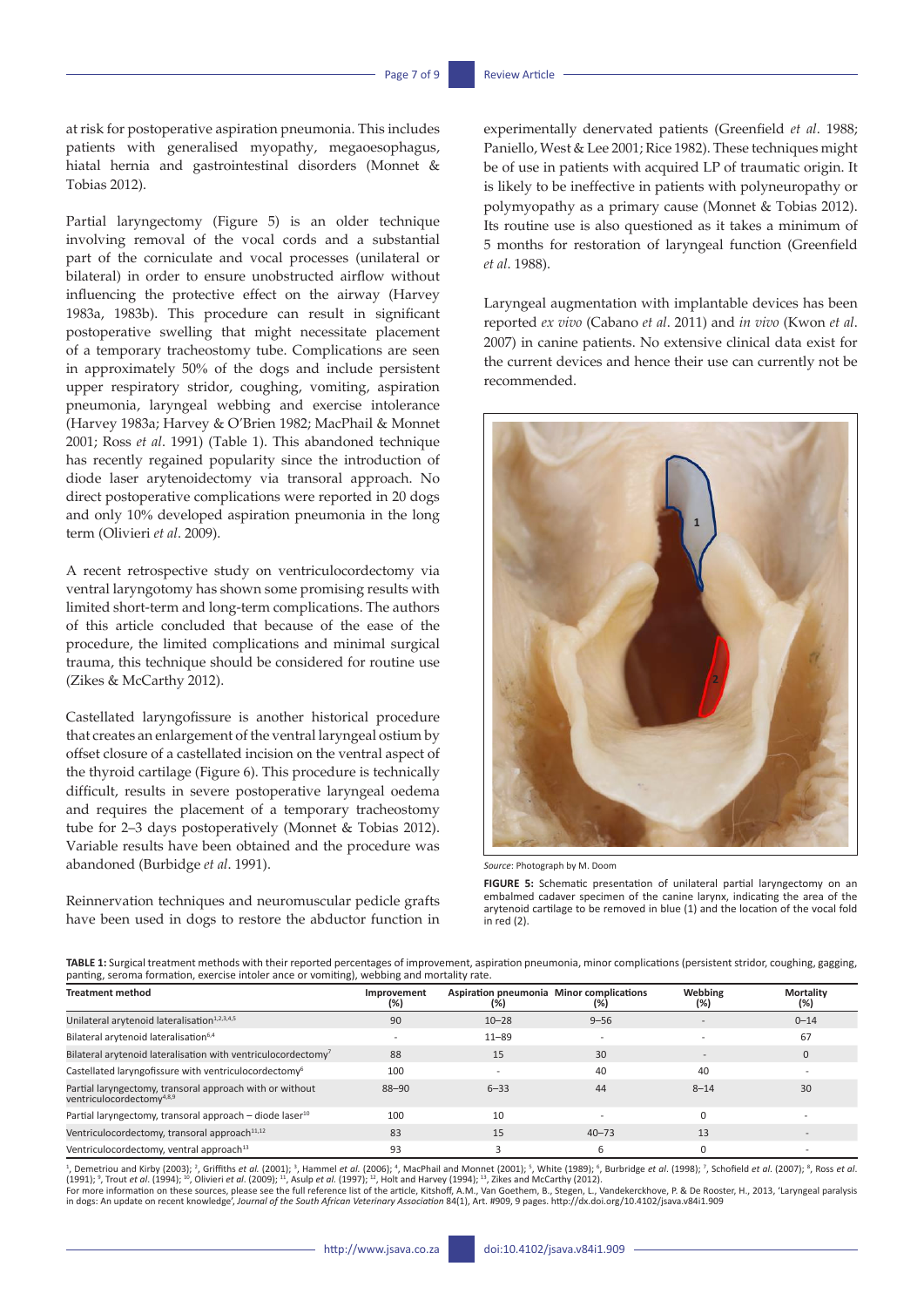

After incision of the cartilage, the flap located at 2 is advanced and positioned lateral to 1, as shown. The cranial border of the cranially advanced thyroid cartilage segment (\*) is sutured to the basihyoid (3) with two simple interrupted 2/0 monofilament non-absorbable sutures. The apposed edges in the rostral third (between 1 and 2) are also sutured using the same suture material

**FIGURE 6:** Schematic presentation of the castellated laryngofissure technique, depicting, (a) the ventral view of the thyroid cartilage indicating the stepped incision and (b) the advancement of the cartilage flap.

### **Postoperative care**

After surgical treatment, partial obstruction of the larynx will be relieved and the respiratory dyspnoea will resolve immediately. Oxygen therapy should be administered as necessary and perioperative dexamethasone sodium phosphate (0.1 mg/kg – 1.0 mg/kg) can be helpful to decrease laryngeal swelling and oedema (Monnet & Tobias 2012). Food and water is withheld until 12 h after the operation. Heavy sedation in the postoperative period is avoided to preserve the swallowing reflexes (Monnet & Tobias 2012). The patient is first offered canned food rolled into balls (Monnet & Tobias 2012). If no coughing or gagging is observed, small amounts of water can be offered (Monnet & Tobias 2012). The decision to administer postoperative antibiotic is usually case based.

### **Prognosis and conclusion**

A clear distinction needs to be made between the different forms of the disease. Prognosis for hereditary LP is excellent as dogs are cured by surgery. Congenital LP neuropathy has a poor prognosis and most dogs tend to be euthanased within 10 weeks as a result of worsening clinical signs (Davies & Irwin 2003). The prognosis for acquired LP will vary depending on the cause: trauma cases can be cured; neoplasia-induced LP will depend on the tumour type.

Evidence strongly suggests that the most common form of LP in dogs is, in fact, an early stage of GOLPP (Stanley *et al*. 2010). Even though all complications should be considered when making a prognosis in any dog developing LP as a component of polyneuropathy, this condition progresses slowly, making short-term prognosis more favourable.

# **Acknowledgements**

The authors would like to the Department of Morphology at the Faculty of Veterinary Medicine, Ghent University for supplying the embalmed canine larynxes for the photographs shown in Figures 1 and 5.

#### **Competing interests**

The authors declare that they have no financial or personal relationships which may have inappropriately influenced them in writing this article.

#### **Authors' contributions**

A.M.K. (University of Ghent) wrote the manuscript. H.d.R. (University of Ghent), B.v.G. (University of Ghent), L.S. (University of Ghent) and P.V. (Veterinary Centre Malpertuus) made conceptual contributions.

### **References**

- Amis, T.C. & Kurpershoek, C., 1986, 'Tidal breathing flow-volume loop analysis for clinical assessment of airway obstruction in conscious dogs', *American Journal of Veterinary Research* 47, 1002–1006. PMid:3717718
- Alsup, J.C., Greenfeld, C.L., Hungerford, McKiernan, B.C. & Whiteley, H.E., 1997, 'Comparison of unilateral arytenoid lateralization and ventral ventriculocordectomy for the treatment of experimentally induced laryngeal paralysis in dogs', *Canadian Veterinary Journal* 38(5), 287–293.
- Bedenice, D., Rozanski, E., Bach, J., Lofgren, J. & Hoffman, A.M., 2006, 'Canine awake<br>head-out plethysmography (HOP): Characterization of external resistive loading<br>and spontaneous laryngeal paralysis', Respiratory Physio 151, 61–73.<http://dx.doi.org/10.1016/j.resp.2005.05.030>, PMid:16055393
- Bennnett, P.F. & Clarke, R.E., 1997, 'Laryngeal paralysis in a Rottweiler with neuroaxonal dystrophy', *Australian Veterinary Journal* 75, 784–786. [http://dx.doi.](http://dx.doi.org/10.1111/j.1751-0813.1997.tb15650.x) [org/10.1111/j.1751-0813.1997.tb15650.x](http://dx.doi.org/10.1111/j.1751-0813.1997.tb15650.x)
- Braund, K.G., 1994, 'Pediatric neuropathies', *Seminars in Veterinary Medicine and Surgery (Small Animal)* 9, 86–98.
- Braund, K.G., Shores, A., Cochrane, S., Forrester, D., Kwiecien, J.M. & Steiss, J.E., 1994, 'Laryngeal paralysis-polyneuropathy complex in young Dalmations', *American Journal of Veterinary Research* 55, 534–542. PMid:8017700
- Braund, K.G., Steinberg, H.S., Shores, A., Steiss, J.E., Mehta, J.R., Toiviokinnucan, M. et<br>al., 1989, 'Laryngeal paralysis in immature and mature dogs as one sign of a more<br>diffuse polyneuropathy', Journal of the American 194, 1735–1740. PMid:2546908
- Broome, C., Burbidge, H.M. & Pfeiffer, D.U., 2000, 'Prevalence of laryngeal paresis in<br>dogs undergoing general anaesthesia', Australian Veterinary Journal 78, 769–772.<br>http://dx.doi.org/10.11111/j.1751-0813.2000.tb10449.x,
- Burbidge, H., 1995, 'A review of laryngeal paralysis in dogs', *British Veterinary Journal* 151, 71–82. [http://dx.doi.org/10.1016/S0007-1935\(05\)80066-1](http://dx.doi.org/10.1016/S0007-1935(05)80066-1)
- Burbidge, H.M., Goulden, E. & Jones, B.R., 1991, 'An experimental evaluation of castellated laryngofissure and bilateral arytenoid lateralisation for the relief of laryngeal paralysis in dogs', *Australian Veterinary Journal* 68, 268–272. [http://](http://dx.doi.org/10.1111/j.1751-0813.1991.tb03239.x) [dx.doi.org/10.1111/j.1751-0813.1991.tb03239.x,](http://dx.doi.org/10.1111/j.1751-0813.1991.tb03239.x) PMid:1953550
- Bureau, S. & Monnet, E., 2002, 'Effects of suture tension and surgical approach during unilateral arytenoid lateralization on the rima glottidis in the canine larynx', *Veterinary Surgery* 31, 589–595. <http://dx.doi.org/10.1053/jvet.2002.34671>, PMid:12415529
- Burnie, A., Simpson, J. & Corcoran, B., 1989, 'Gastrooesophageal reflux and hiatus-hernia associated with laryngeal paralysis in a dog', *Journal of Small Animal Practice* 30, 414–416. <http://dx.doi.org/10.1111/j.1748-5827.1989.tb01595.x>
- Cabano, N.R., Greenberg, M.J., Bureau, S. & Monnet, E., 2011, 'Effects of bilateral arytenoid cartilage stenting on canine laryngeal resistance *ex vivo*', *Veterinary Surgery* 40, 97–101. <http://dx.doi.org/10.1111/j.1532-950X.2010.00753.x>, Surgery 40,<br>PMid:21062323
- Davies, D.R. & Irwin, P.J., 2003, 'Degenerative neurological and neuromuscular disease in young rottweilers', *Journal of Small Animal Practice* 44, 388–394. [http://dx.doi.](http://dx.doi.org/10.1111/j.1748-5827.2003.tb00173.x) [org/10.1111/j.1748-5827.2003.tb00173.x](http://dx.doi.org/10.1111/j.1748-5827.2003.tb00173.x), PMid:14510327
- Demetriou, J.L. & Kirby, B.M., 2003, 'The effect of two modifications of unilateral arytenoid lateralization on rima glottidis area in dogs', *Veterinary Surgery* 32, 62–68. http://dx.doi[.org/10.1053/jvet.2003.50000, PMid:1252049](http://dx.doi.org/10.1053/jvet.2003.50000)1
- Dewey, C., Bailey, C., Shelton, G., Kass, P. & Cardinet, G., 1997, 'Clinical forms of acquired myasthenia gravis in dogs: 25 cases (1988–1995)', *Journal of Veterinary Internal Medicine* 11, 50–57. http://dx.do[i.org/10.1111/j.1939-1676.1997.](http://dx.doi.org/10.1111/j.1939-1676.1997.tb00073.x) [tb00073.x, PMid:912729](http://dx.doi.org/10.1111/j.1939-1676.1997.tb00073.x)0
- Dixon, R.M., Reid, S.W.J. & Mooney, C.T., 1999, 'Epidemiological, clinical and biochemical characteristics of canine hypothyroidism', *Veterinary Record* 145, 481–487.
- Eger, C.E., Huxtable, C.R.R., Chester, Z.C. & Summers, B.A., 1998, 'Progressive tetraparesis and laryngeal paralysis in a young Rottweiler with neuronal vacuolation and axonal degeneration: An Australian case', *Australian Veterinary Journal* [76,](http://dx.doi.org/10.1111/j.1751-0813.1998.tb12301.x) 733–737. http://dx.do[i.org/10.1111/j.1751-0813.1998.tb12301.x, PMid:986206](http://dx.doi.org/10.1111/j.1751-0813.1998.tb12301.x)2
- Evans, H.E., 1993, 'The respiratory system', in M.E. Miller & H.E. Evans (eds.), *Miller's anatomy of the dog*, 3rd edn., pp. 463–493, Saunders, Philadelphia. PMid:8403598
- Evans, H.E. & Kitchell, R.L., 1993, 'Cranial nerves and cutaneous innervation of the head', in M.E. Miller & H.E. Evans (eds.), *Miller's anatomy of the dog*, 3rd edn., pp. 953–987, Saunders, Philadelphia.